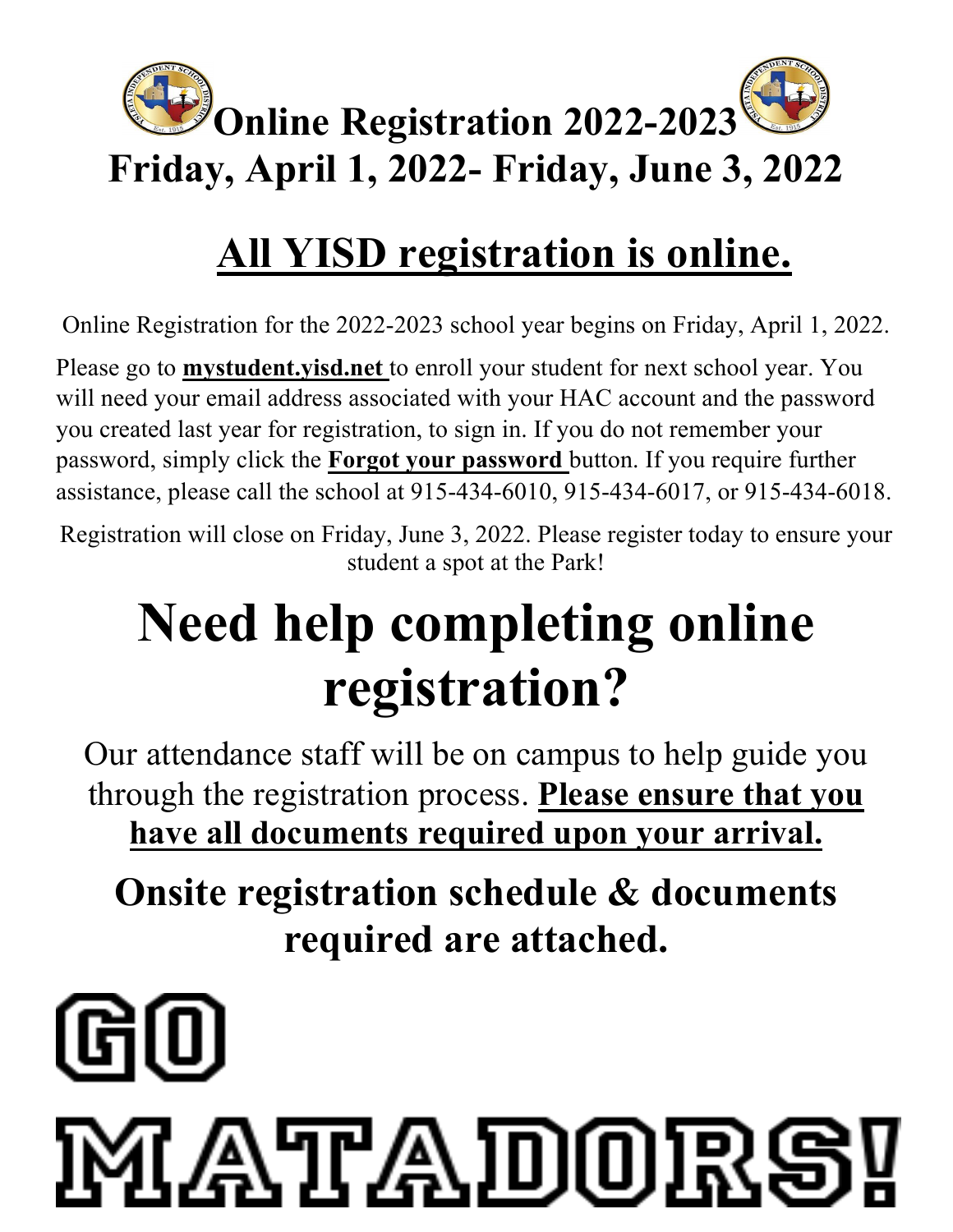#### We will be having **On-Site Assistance for Online Registration** for

the 2022-2023 school year at Parkland High School on the following days:

| Day       | Date     | <b>Time</b>    |
|-----------|----------|----------------|
| Saturday  | April 9  | $9:00-12:00$   |
| Tuesday   | April 12 | $9:00-12:00$   |
| Thursday  | April 14 | $12:00 - 3:00$ |
| Wednesday | April 20 | $9:00 - 12:00$ |
| Friday    | April 22 | $12:00 - 3:00$ |
| Saturday  | April 23 | $9:00 - 12:00$ |
| Tuesday   | April 26 | $9:00 - 12:00$ |
| Thursday  | April 28 | $12:00 - 3:00$ |
| Wednesday | May 11   | $9:00-12:00$   |
| Friday    | May 13   | $12:00 - 3:00$ |
| Tuesday   | May 17   | $9:00-12:00$   |
| Thursday  | May 19   | $12:00-3:00$   |

#### **Documents required for registration**

| <b>Returning student</b>                       | <b>New Student</b>                             |  |
|------------------------------------------------|------------------------------------------------|--|
| Current utility bill with parent/guardian name | Birth certificate                              |  |
| Parent picture ID                              | Social security card                           |  |
| Immunization record                            | Immunization record                            |  |
|                                                | Current utility bill with parent/guardian name |  |
|                                                | Parent picture ID                              |  |
|                                                | Record from previous school                    |  |

#### **Online registration is open from April 1, 2022- June 3, 2022.**

Returning incoming freshmen will enroll at Parkland Middle School for the 2022- 2023 school year. New freshmen to the district will enroll at Parkland High School. If you require assistance please call the school at 915-434-6010, 915-434-6017, 915-434-6018.